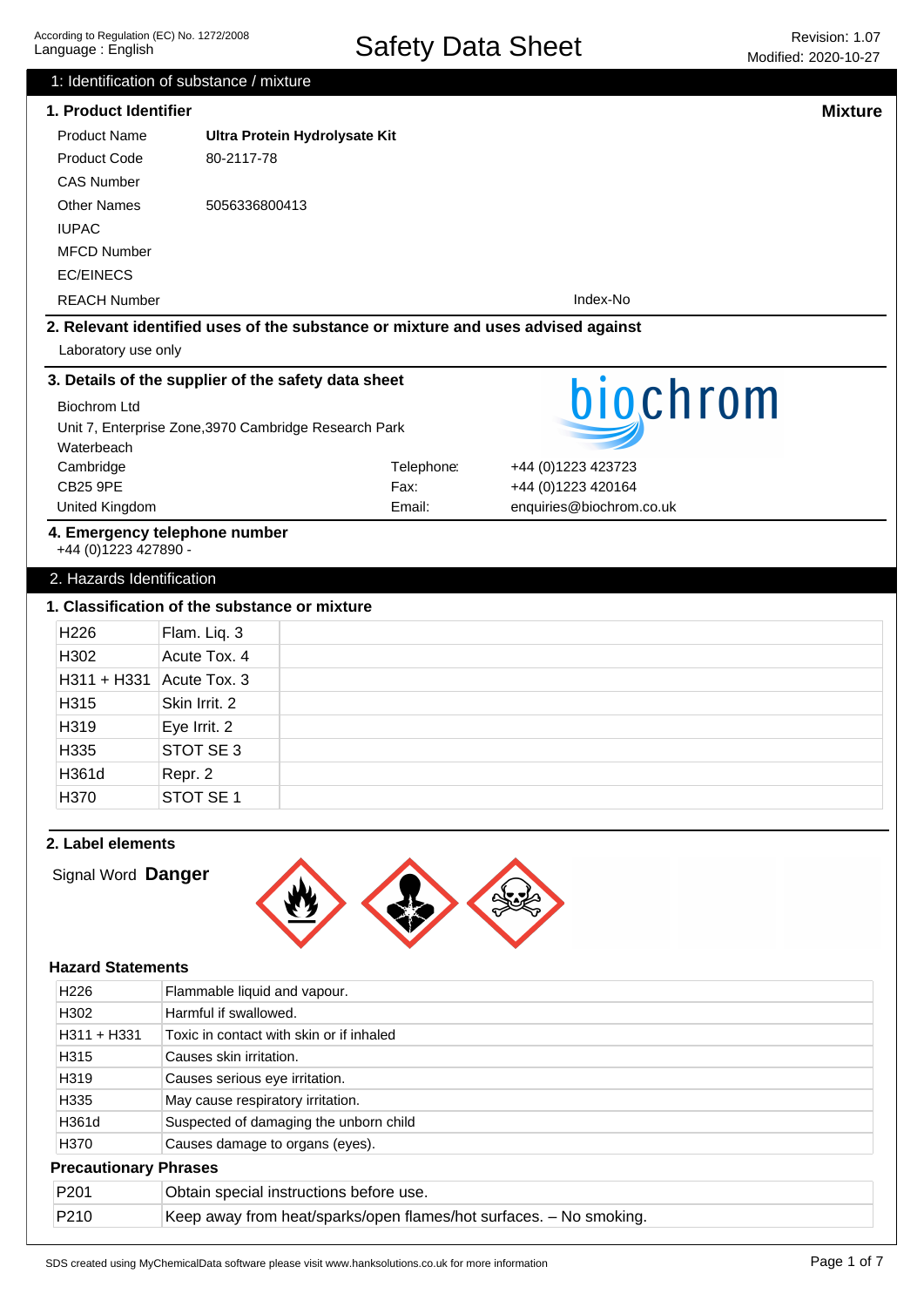| P233                            | Keep container tightly closed.                                                                                                                                                                    |                                                                                                               |                      |
|---------------------------------|---------------------------------------------------------------------------------------------------------------------------------------------------------------------------------------------------|---------------------------------------------------------------------------------------------------------------|----------------------|
| P260                            | Do not breathe dust/fume/gas/mist/vapours/spray.                                                                                                                                                  |                                                                                                               |                      |
| P280                            | Wear protective gloves/protective clothing/eye protection/face protection.                                                                                                                        |                                                                                                               |                      |
| $P303 + P361$<br>$+ P353$       | IF ON SKIN (or hair): Remove/Take off immediately all contaminated clothing. Rinse skin with<br>water/shower.                                                                                     |                                                                                                               |                      |
| $P304 + P340$                   |                                                                                                                                                                                                   | IF INHALED: Remove victim to fresh air and keep at rest in a position comfortable for breathing.              |                      |
| P312                            |                                                                                                                                                                                                   | Call a POISON CENTER or doctor/physician if you feel unwell.                                                  |                      |
| P370 + P378                     | In case of fire: Use water for extinction.                                                                                                                                                        |                                                                                                               |                      |
| $P403 + P235$                   | Store in a well-ventilated place. Keep cool.                                                                                                                                                      |                                                                                                               |                      |
| P <sub>501</sub>                |                                                                                                                                                                                                   | Dispose of contents/container to a suitable hazardous waste container                                         |                      |
| 3. Other Hazards                |                                                                                                                                                                                                   |                                                                                                               |                      |
| Cannot be made non-poisonous.   | May be fatal or cause blindness if swallowed.                                                                                                                                                     |                                                                                                               |                      |
|                                 | 3. Composition / Information on Ingredients                                                                                                                                                       |                                                                                                               |                      |
| 2. Mixtures                     |                                                                                                                                                                                                   |                                                                                                               |                      |
| <b>Product Name</b>             |                                                                                                                                                                                                   | <b>Hazards</b>                                                                                                | <b>Concentration</b> |
|                                 |                                                                                                                                                                                                   |                                                                                                               |                      |
| Sodium Hydrolysate Buffer 1     |                                                                                                                                                                                                   |                                                                                                               |                      |
|                                 |                                                                                                                                                                                                   |                                                                                                               |                      |
| Sodium Hydro/Oxid Buffer 2      |                                                                                                                                                                                                   |                                                                                                               |                      |
|                                 |                                                                                                                                                                                                   |                                                                                                               |                      |
| Sodium Hydrolysate Buffer 5     |                                                                                                                                                                                                   |                                                                                                               |                      |
|                                 |                                                                                                                                                                                                   |                                                                                                               |                      |
| Sodium Loading Buffer           |                                                                                                                                                                                                   |                                                                                                               |                      |
|                                 |                                                                                                                                                                                                   |                                                                                                               |                      |
| <b>Ultra Ninhydrin Solution</b> |                                                                                                                                                                                                   |                                                                                                               |                      |
|                                 |                                                                                                                                                                                                   | H226, H302, H311 + H331, H361d, H370 Acute Tox. 3,<br>Acute Tox. 4, Flam. Liq. 3, Repr. 2, STOT SE 1          |                      |
| <b>Ultrosolve Plus</b>          |                                                                                                                                                                                                   |                                                                                                               |                      |
|                                 |                                                                                                                                                                                                   | H302 Acute Tox. 4                                                                                             |                      |
| Sodium Regeneration Buffer 6    |                                                                                                                                                                                                   |                                                                                                               |                      |
|                                 |                                                                                                                                                                                                   | H315, H319 Eye Irrit. 2, Skin Irrit. 2                                                                        |                      |
|                                 |                                                                                                                                                                                                   |                                                                                                               |                      |
| 4. First Aid Measures           |                                                                                                                                                                                                   |                                                                                                               |                      |
|                                 | 1. Description of first aid measures                                                                                                                                                              |                                                                                                               |                      |
| <b>Skin Contact</b>             | P302 + P352: IF ON SKIN: Wash with plenty of soap and water.<br>P303 + P361 + P353: IF ON SKIN (or hair): Remove/Take off immediately all contaminated clothing. Rinse skin<br>with water/shower. |                                                                                                               |                      |
| <b>Eye Contact</b>              | Bathe the eye with running water for 15 minutes.                                                                                                                                                  |                                                                                                               |                      |
| Ingestion                       | Do not induce vomiting.<br>Wash out mouth with water.<br>Consult a doctor.                                                                                                                        |                                                                                                               |                      |
| Inhalation                      |                                                                                                                                                                                                   | P304 + P340: IF INHALED: Remove victim to fresh air and keep at rest in a position comfortable for breathing. |                      |
|                                 | 2. Most important symptoms and effects                                                                                                                                                            |                                                                                                               |                      |
| No symptoms.                    |                                                                                                                                                                                                   |                                                                                                               |                      |
|                                 | 3. Indication of any immediate medical attention                                                                                                                                                  |                                                                                                               |                      |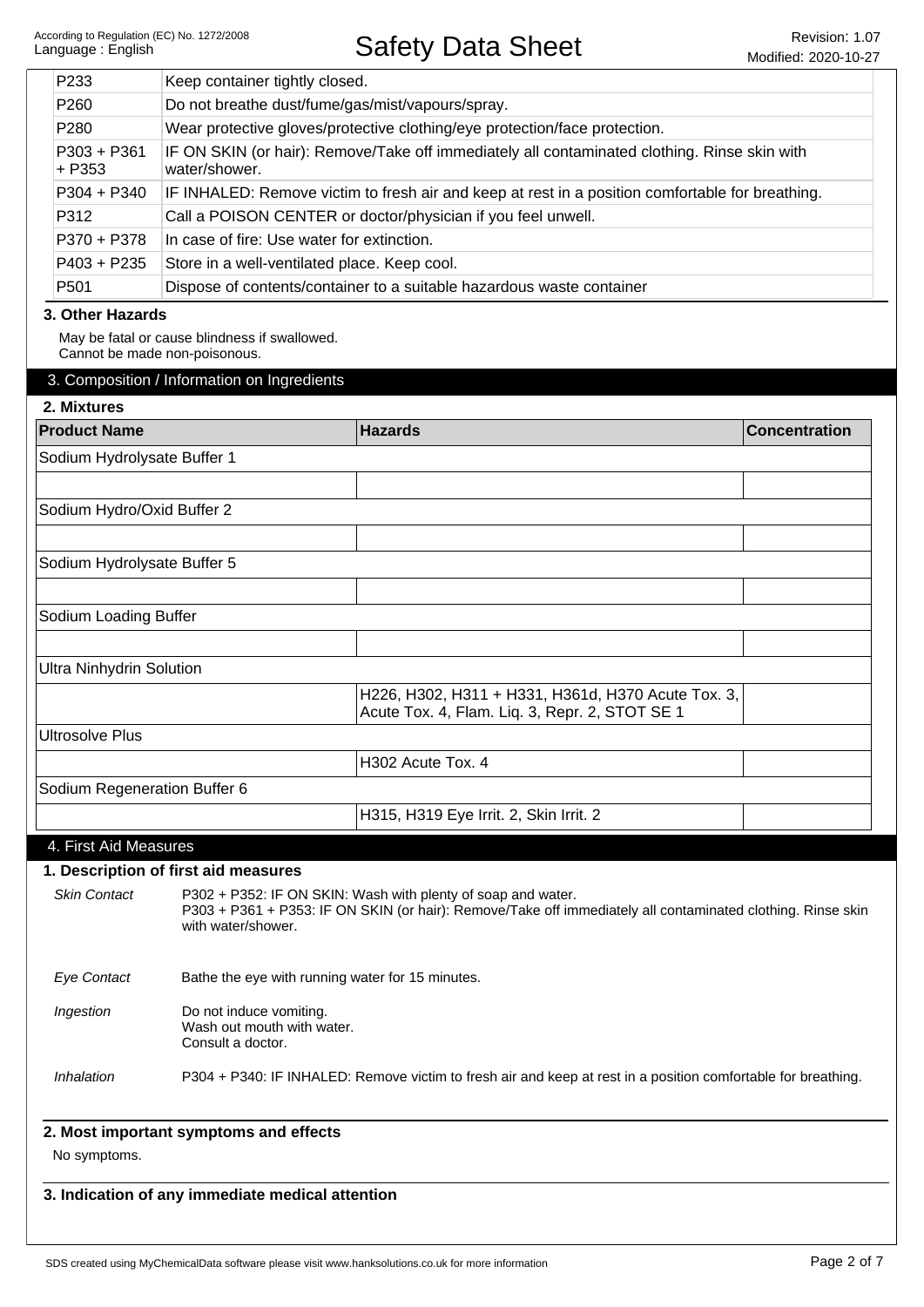# Safety Data Sheet Revision: 1.07

## P312: Call a POISON CENTER or doctor/physician if you feel unwell.

## 5. Firefighting measures

## **1. Extinguishing Media**

P370 + P378: In case of fire: Use water for extinction. Unsuitable N/A Suitable

## **2. Special Hazards arising from the substance or mixture**

In combustion toxic fumes may form.

## **3. Advice for Fire Fighters**

As in any fire, wear self-contained breathing apparatus pressure-demand, MSHA/NIOSH (approved or equivalent) and full protective gear

## 6. Accidental Release Measures

#### **1. Personal Precautions**

Eliminate all sources of ignition. Mark out the contaminated area with signs and prevent access to unauthorised personnel. Avoid breathing vapours.

#### **2. Environmental Precautions**

Do not allow to enter sewers / surface or ground water.

## **3. Methods & Materials**

Mix with sand or vermiculite. Wash the spillage site with large amounts of water. Transfer to a closable, labelled salvage container for disposal by an appropriate method.

#### **4. Preventing the occurrence of secondary hazards.**

#### None

## 7.Handling and Storage

#### **1. Personal Precautions**

| Safe Handling                                     | P201: Obtain special instructions before use.<br>P264: Wash hands thoroughly after handling.<br>P270: Do not eat, drink or smoke when using this product. |  |
|---------------------------------------------------|-----------------------------------------------------------------------------------------------------------------------------------------------------------|--|
| <b>Protection against</b><br>explosions and fires | P363: Wash contaminated clothing before reuse.                                                                                                            |  |

#### **2. Conditions for safe storage, including any incompatibilities**

| <b>Managing Storage Risks</b> | Store in cool, well ventilated area.<br>Keep away from sources of ignition.<br>Keep container tightly closed.<br>Light sensitive.<br>Protect from light.<br>Air sensitive. |
|-------------------------------|----------------------------------------------------------------------------------------------------------------------------------------------------------------------------|
| <b>Storage Controls</b>       | P403 + P235: Store in a well-ventilated place. Keep cool.                                                                                                                  |
| Maintaining Integrity         | P210: Keep away from heat/sparks/open flames/hot surfaces. – No smoking.<br>P233: Keep container tightly closed.                                                           |
| Other advice                  | No further information available.                                                                                                                                          |

## **3. Specific End Uses**

For laboratory use only. To be used with Biochrom Amino Acid Analyzers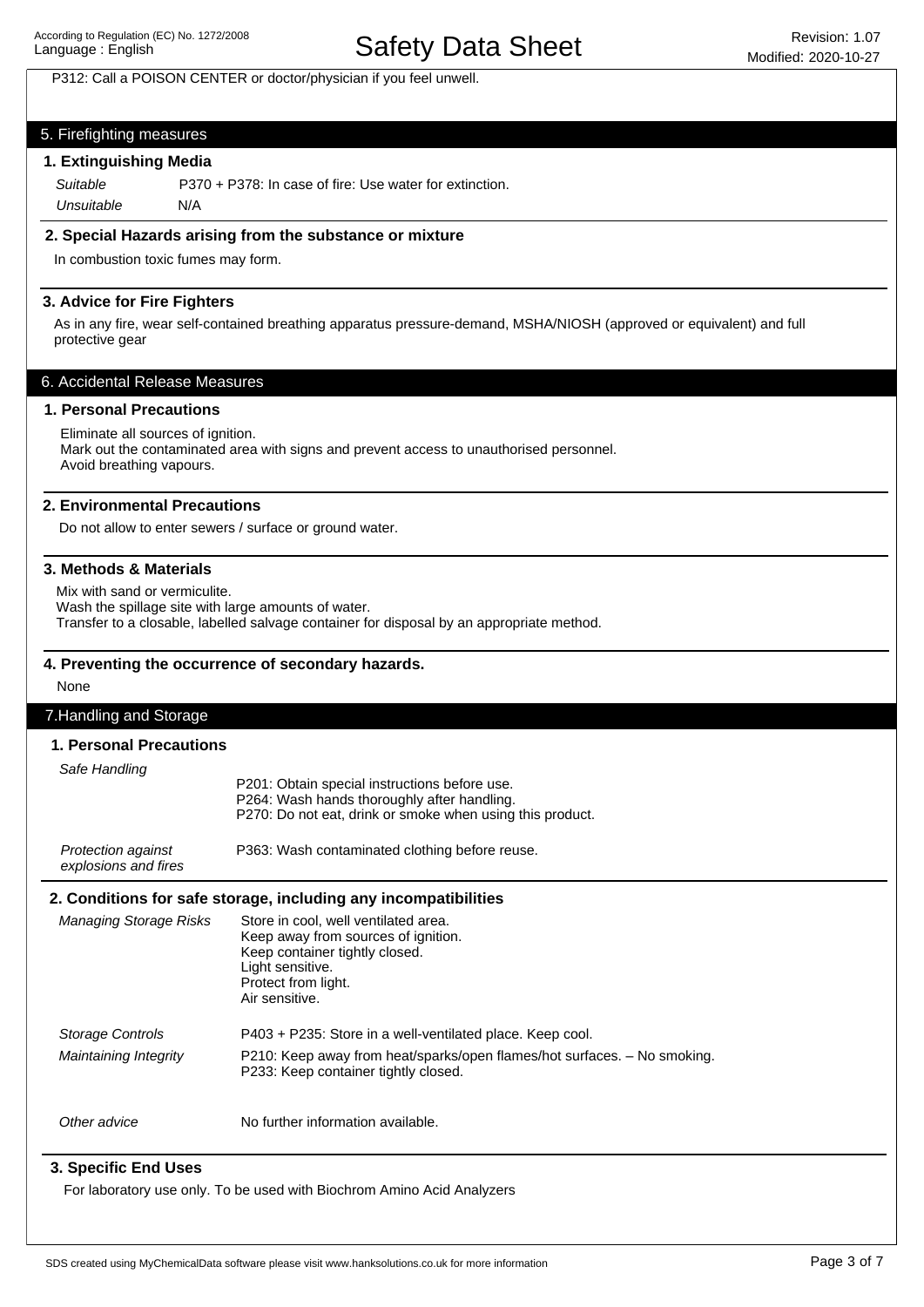# Safety Data Sheet Revision: 1.07

# 8. Exposure Controls/Personal Protection

# **1. Control Parameters**

No Data Available

| 2. Exposure Controls                       |                                                                                  |  |
|--------------------------------------------|----------------------------------------------------------------------------------|--|
| General protective and<br>hygiene measures | P280: Wear protective gloves/protective clothing/eye protection/face protection. |  |
| <b>Engineering measures</b>                | Ensure there is sufficient ventilation of the area.                              |  |
| Eye / Face Protection                      | Safety Glasses.<br>Ensure eye bath is to hand.                                   |  |
| Hand protection                            | Nitrile gloves.                                                                  |  |
| Respiratory protection                     | P260: Do not breathe dust/fume/gas/mist/vapours/spray.                           |  |
| Skin protection                            | Protective clothing.                                                             |  |
| Other personal protection<br>advice        | No data.                                                                         |  |

# 9. Physical and Chemical Properties

## **1. Physical and Chemical Properties**

| Appearance                                   | 2L plastic bottles. 250mL amber glass bottles |
|----------------------------------------------|-----------------------------------------------|
| Odour                                        | No Data Available                             |
| Odour threshold                              | No Data Available                             |
| <b>PH</b>                                    | No Data Available                             |
| Melting point / Freezing point               | No Data Available                             |
| Initial boiling point and boiling range      | No Data Available                             |
| Flash point                                  | No Data Available                             |
| Evaporation rate                             | No Data Available                             |
| Flammability(solid,gas)                      | No Data Available                             |
| Upper/lower flammability or explosive limits | No Data Available                             |
| Vapour pressure                              | No Data Available                             |
| Vapour density                               | No Data Available                             |
| Relative density                             | No Data Available                             |
| Solubility(ies):                             | No Data Available                             |
| Partition coefficient: n-octanol/water       | No Data Available                             |
| Auto-ignition temperature                    | No Data Available                             |
| Decomposition temperature                    | No Data Available                             |
| Viscosity                                    | No Data Available                             |
| <b>Explosive properties</b>                  | No Data Available                             |
| Oxidising properties                         | No Data Available                             |

## **2. Other Information**

No additional information available

# 10. Stability and Reactivity

## **1. Reactivity**

No unusual reactivity

## **2. Stability**

Stable under normal conditions. May discolour on exposure to light.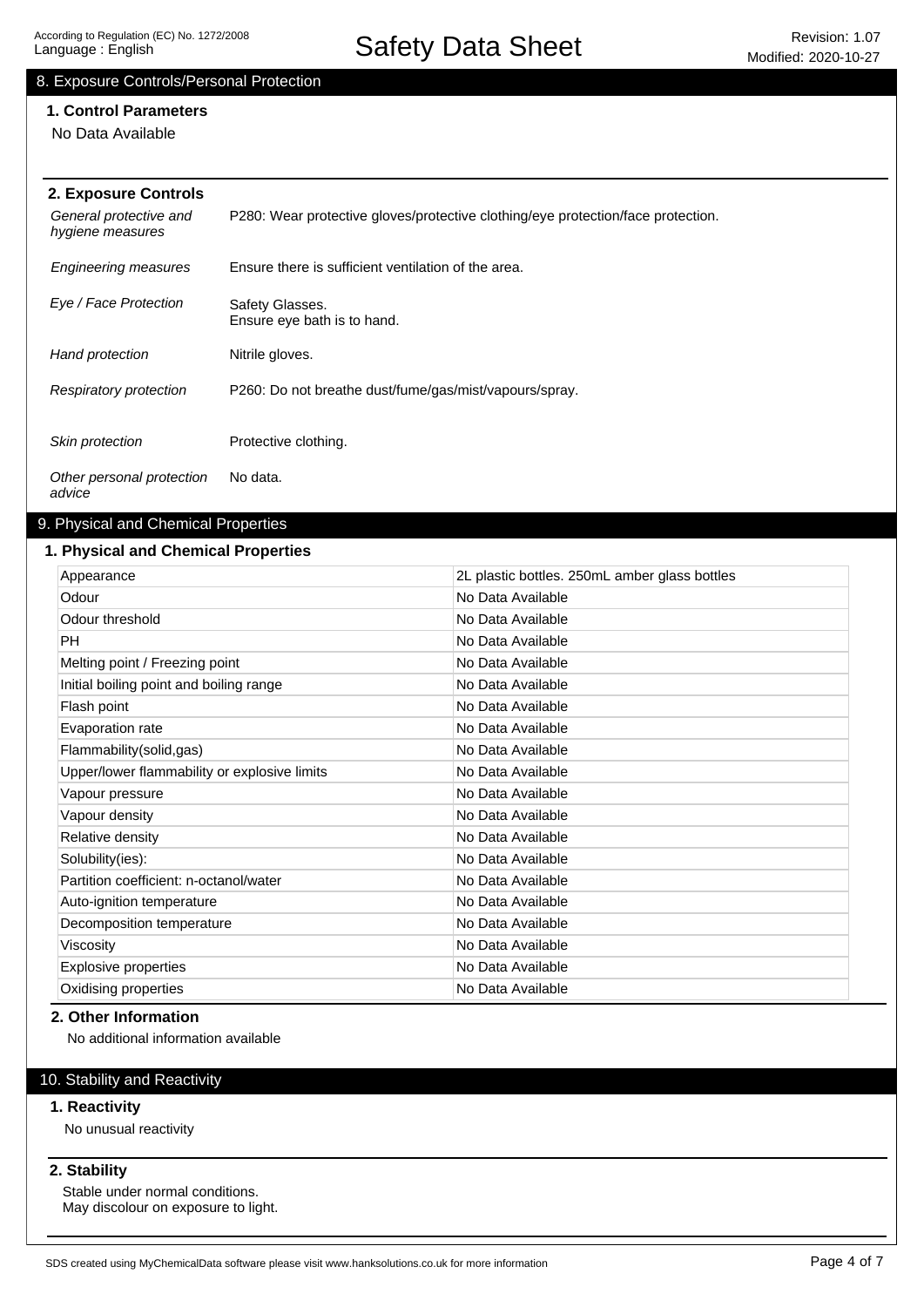# **3. Possibility of Hazardous Reactions**

No hazardous reactions known.

## **4.Conditions to Avoid**

Direct Sunlight.

# **5. Incompatible Materials**

Strong oxidizing agents.

# **6. Hazardous Decomposition Products**

In combustion emits toxic fumes of carbon dioxide / carbon monoxide.

## 11. Toxicology information

| 1. Information |                                      |                                                                      |
|----------------|--------------------------------------|----------------------------------------------------------------------|
|                | <b>Acute Toxicity</b>                | No information available                                             |
|                | Skin corrosion/irritation            | May be harmful if absorbed through the skin. Causes skin irritation. |
|                | Serious eye<br>Damage/irritation     | Irritant effect.                                                     |
|                | Respiratory or skin<br>sensitisation | May cause skin sensitization                                         |
|                | Germ Cell mutagenicity               | No information available                                             |
|                | Carcinogenicity                      | No information available                                             |
|                | Reproductive toxicity                | Possible risk of harm to the unborn child                            |
|                | STOT-single exposure                 | No information available                                             |
|                | STOT-repeated exposure               | No information available                                             |
|                | Aspiration hazard                    | No information available                                             |

## **2. Additional**

To the best of our knowledge the acute and chronic toxicity of this substance is not fully known.

## 12. Ecological Information

## **1. Toxicity**

No information available

# **2. Persistence and degradability**

No information available

## **3. Bio-Accumulative Potential**

No information available

## **4. Mobility and Soil**

No information available

## **5. Results of PBT & vPvB assessment**

No information available

## **6. Other adverse effects**

No information available

# 13. Disposal Considerations

## **1. Waste Treatment Methods**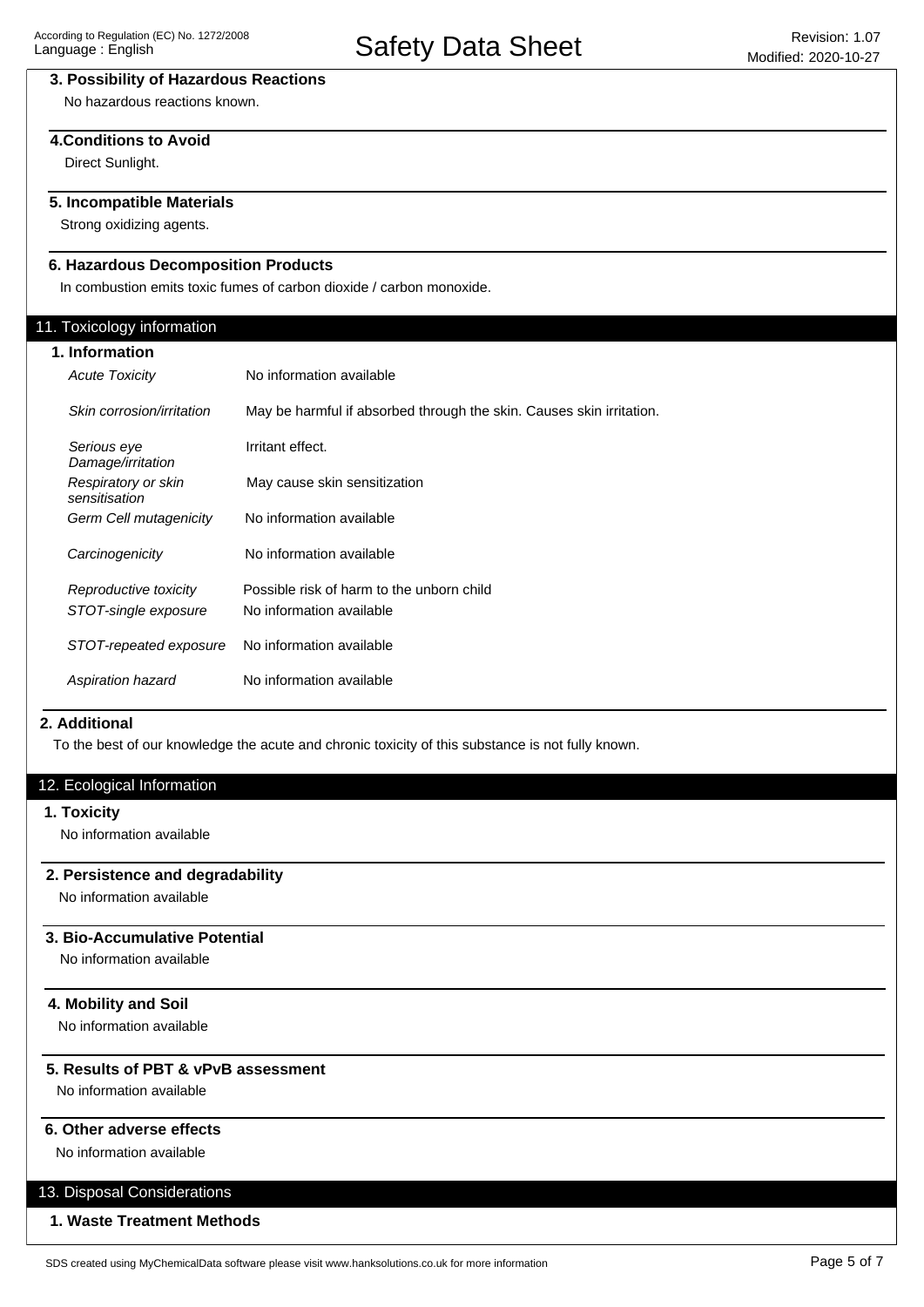| <b>Disposal Operations</b> |                                                                                      |
|----------------------------|--------------------------------------------------------------------------------------|
| Disposal of Packaging      | Disposal must be made according to official regulations.                             |
| 14. Transport Information  |                                                                                      |
| Air (ICAO)                 |                                                                                      |
| 1.                         | <b>UN Number: 1992</b>                                                               |
| 2.                         | Shipping Name: Flammable liquid, toxic, n.o.s.                                       |
| 3.                         | Transport hazard class(es): : 3<br>Sub Class: 6.1                                    |
|                            |                                                                                      |
| 4.                         | Packing group: III                                                                   |
| 5.                         | <b>Environmental hazards:</b>                                                        |
| 6.                         | <b>Special Precautions for user:</b>                                                 |
| 7.                         | Transport in bulk:                                                                   |
| Road (ADR)                 |                                                                                      |
| 1.                         | <b>UN Number: 1992</b>                                                               |
| 2.                         | Shipping Name: FLAMMABLE LIQUID, TOXIC, N.O.S (Ultra Protein Hydrolysate Kit).       |
| 3.                         | Transport hazard class(es): : 3<br>Sub Class:                                        |
|                            |                                                                                      |
| 4.                         | Packing group: III                                                                   |
| 5.                         | <b>Environmental hazards:</b>                                                        |
| 6.                         | <b>Special Precautions for user:</b>                                                 |
| 7.                         | Transport in bulk:                                                                   |
| Sea (IMDG)                 |                                                                                      |
| 1.                         | <b>UN Number: 1992</b>                                                               |
| 2                          | Shipping Name: Flammable liquid, toxic, n.o.s.                                       |
| 3.                         | Transport hazard class(es): : 3<br>Sub Class: 6.1                                    |
|                            |                                                                                      |
| 4.                         | Packing group: III                                                                   |
| 5.                         | <b>Environmental hazards:</b>                                                        |
| 6.                         | <b>Special Precautions for user:</b>                                                 |
| 7.                         | Transport in bulk: IBCINS: IBC03                                                     |
|                            |                                                                                      |
|                            | TANKPROV: TP1, TP28                                                                  |
|                            | 15. Safety, health, environmental and national regulations                           |
|                            | 1. Safety, health, environmental and national regulations:                           |
|                            | Product is not subject to any additional regulations or provisions                   |
| 2. Safety Assessment       | No Chemical Safety Assessment                                                        |
| 16. Other Information      |                                                                                      |
|                            |                                                                                      |
| 1. Other Information:      | This safety data sheet complies to the requirements of Regulation (EC) No. 1272/2008 |